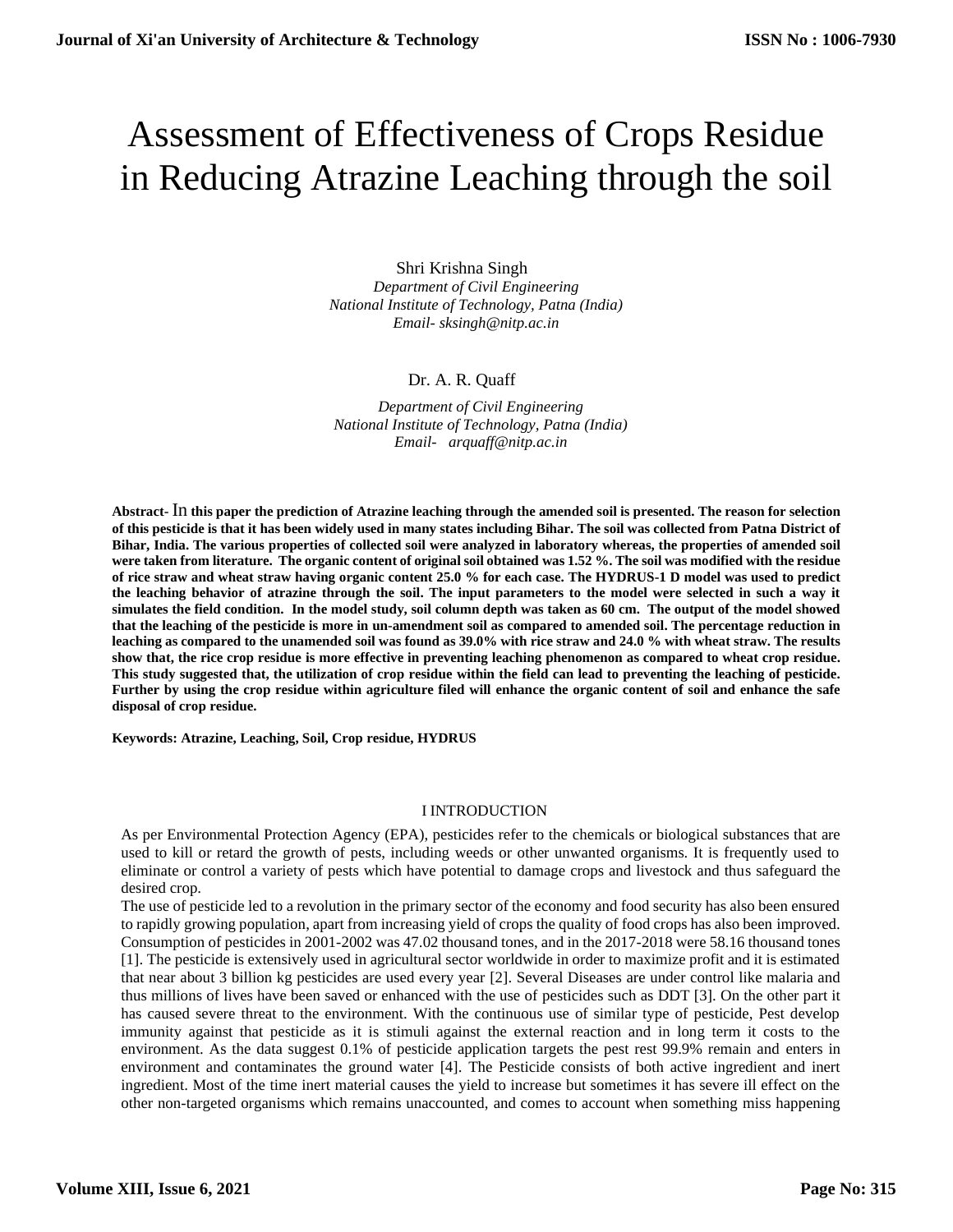occurs in large scale. There are a considerable number of pesticides and their isomers, that reach the groundwater and that there is presence of pesticides in the groundwater indicated that leaching of these pesticides occur when the agricultural fields are irrigated or receive natural precipitation.

In India the share of pesticide application for only paddy crops accounts to 20%, the wheat contributes to 4%, vegetables 9% and other plantation crop consumes 7% [1]. India ranks 12th in the world for application of pesticides and is the largest producer of pesticides in Asia [4].

The application of organic amendments (OA) in the form of manure, crop residues, compost or sludge is a common agricultural practice to improve soil fertility. Organic matter increases sorption capacity of soil, which may decrease the downward movement and mobility of pesticides within soil profile [5,6,7]. Hydrophobic compounds are more likely to be adsorbed in the soil than polar pesticides [8]. The soil organic matter contributes to the enhancement of active humified components, such as humic acid and fulvic acid [9]. which also acts as adsorbents for pesticides [10] It is also reported in literature [11] found that soil amended with two commercial humic amendments (liquid LF and solid SF) from olive-mill wastes, solid urban waste and sewage sludge sorbed simazine and 2,4-D. It is reported that, addition of composted sheep manure and spent coffee grounds as soil amendments significantly reduced the movement of the eight pesticides used for pepper protection on a clay loam soil with 0.22% organic matter content [12].

#### II. MATERIAL AND METHODS

#### *2.1 Materials used-*

The Atrazine pesticides was used for this study. The molecular formula and molecular weight of atrazine is C8H14ClN5 and 215.7 grams respectively. The water solubility ranges from 35 mg/L at temperature range of 20 ºC. The water partitioning coefficient  $K_{ow}$  lies in the range of  $10^{2.34}$  to  $10^{2.80}$  at temperature 25°C. The existence of atrazine in the soil depends upon many factors such as pH, moisture content, temperature and microbiological activity. The half-life period in soil ranges from 66 days [13].

The soil was collected from the top 15 cm surface of open field near Phulwarisharif in Patna region (India) located at latitude 25° 35′ 57″N, longitude 85° 4′ 2″ E. After collection the soil sample was dried in air, pulverised and sieved using sieve size of 2.36 mm. Soil testing were performed under the guidelines of GOI Methods Manual, Soil Testing in India, [14]. All the required parameters were analysed according to the standard method for the examination of water and wastewater [15]. The pH and electrical conductivity (EC) were determined in soil/deionised water suspension (1/2, w/v) and soil texture classification was determined using the bouyoucos hydrometer method. The average characteristics of the soil are presented in Table 1. The organic content of the original soil was measured using gravimetric method. The pulverized soil sample was heated at 60 ℃ for 24 hrs. and weighed and after noting down the weight it was burned in muffle furnace at a temperature of 550℃ for 2 hrs. The bulk density was 1.34 gm cm<sup>-3</sup> for unamended soil and 1.47 gm cm<sup>-3</sup> for amended soil.

| <b>Parameters</b>       | Values (Mean $\pm$ STD)          |
|-------------------------|----------------------------------|
| Organic content         | $1.52 + 0.3$ %                   |
| Electrical conductivity | $0.27 \pm 0.04 \,\mu\text{S/cm}$ |
| pH                      | $7.8 \pm 0.33$                   |
| Soil Texture            | 53% sand, 19% silt and 28% clay  |
| Bulk Density $(gm/cm3)$ | $1.34 \pm 0.23$                  |

| Table 1- Average characteristics of collected soil used for the study |  |
|-----------------------------------------------------------------------|--|
|-----------------------------------------------------------------------|--|

The organic content of soil is a parameter that influences the movement of solute or chemical transport in the soil. Therefore, in this study, the crop residue selected for increasing organic content of soil are rice straw and wheat straw. The value of organic content of amended soil was taken from literature [16] . The organic content of soil was increased to 25% with the help of rice straw and wheat straw residue.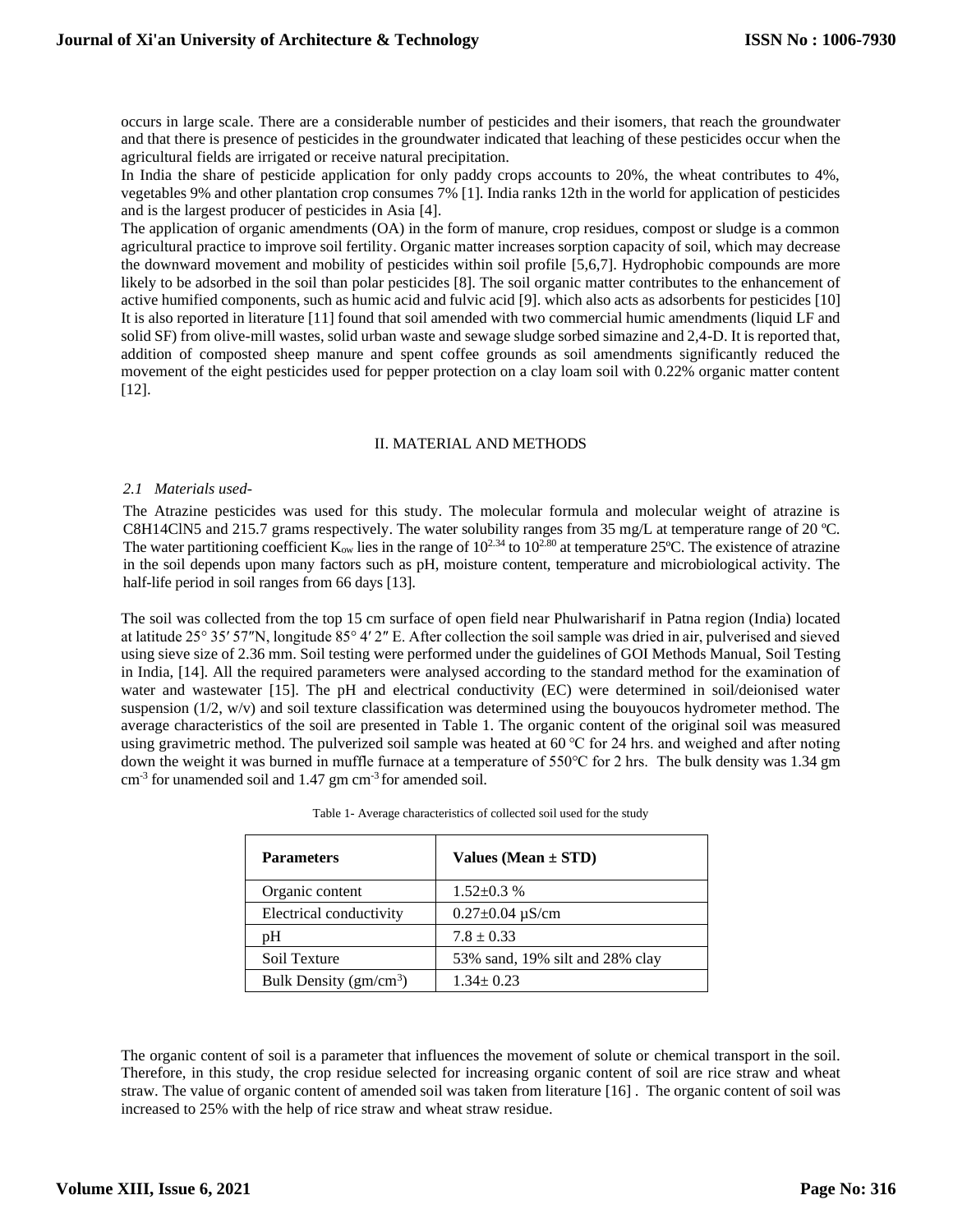## *2.2 Soil Column definition*

The soil column is taken 60 cm, the soil profile is discretised into 101 nodes and 100 linear elements each element of same size, material 1 and material 2 are defining unamended soil and amended soil. The time weighing scheme is controlled by Crank-Nicholson scheme and time step is 0.001-day, space weighing scheme is controlled by Galerkin Finite Elements.

## *2.3 Input data for the model used-*

In the model HYDRUS-1D, the material (soil profile) is defined as of single layer of thickness 60cm in graphical editor because most of the plant uptake is from this region only. The first order kinetic non-equilibrium linear adsorption model is chosen. As in most of the soil longitudinal and lateral dispersion are same but contamination of groundwater due to leaching of pesticides requires more attention to the downward flow of solute, hence in this study longitudinal downward flow is assumed. The flux is to be maintained at -0.5 cm/day. Upper boundary condition was concentration in 1.5 x 10<sup>-5</sup> gm/cm<sup>2</sup>. The first order rate constant for atrazine is 0.024/day. And the dispersivity for the soil type was assumed 5.6 cm. The adsorption coefficient  $(K_{\text{OC}})$ , is 100 and water partitioning coefficient  $(K_{\text{ow}})$  used for the model is 2.7. The above parameter is pre-processed as input and out is post processed from the model.

## *2.4 Numerical simulation-*

To assess the effectiveness of amendments to the soil the simulation was run for single porosity and one-site sorption model. In this study, the Material 1 is defining as the unamended soil type and the material 2 is defining as amended soil depth. For unamended soil type only material 1 is to be defined when input and for amended soil type both materials are to be defined. Material 1 here, up to a depth of 10. The 20 cm is amended with organic matter and this amended portion is material 2, the bulk density was reduced and  $K_d$  value was increased. Time duration of thirty days is defined for the simulation. For both the soil type, the upper boundary condition was taken as concentration boundary condition to be input liquid phase concentration of solute (pesticide  $= 0.0008$  mg/cm<sup>3</sup>) and the lower boundary condition was zero concentration gradient. The  $K_d$  value for unamended soil and amended soil was taken as 0.0003 cm<sup>3</sup>/gm and 0.006 cm<sup>3</sup>/gm respectively.

#### III. RESULTS AND DISCUSSION

As per literature, the recommended dosages of Atrazine application in the field is 1.25-2.0 kg/ha [17, 18]. Therefore, the field simulation was done with the dose of 1.5 kg/ ha i.e. equivalent to  $1.5x$  10<sup>-5</sup> gm/cc<sup>2</sup>. The simulation study was done in soil column of 100 cm diameter for the leaching concentration at 60 cm depth of soil after 30 days of application. The output from the HYDRUS -1D model study for the unamended soil has been depicted in the Figure 1. The bottom concentration of leachate was 0.00000760 gm/cc at the depth of 60 cm after 30 days. Similar types of results obtained elsewhere [19].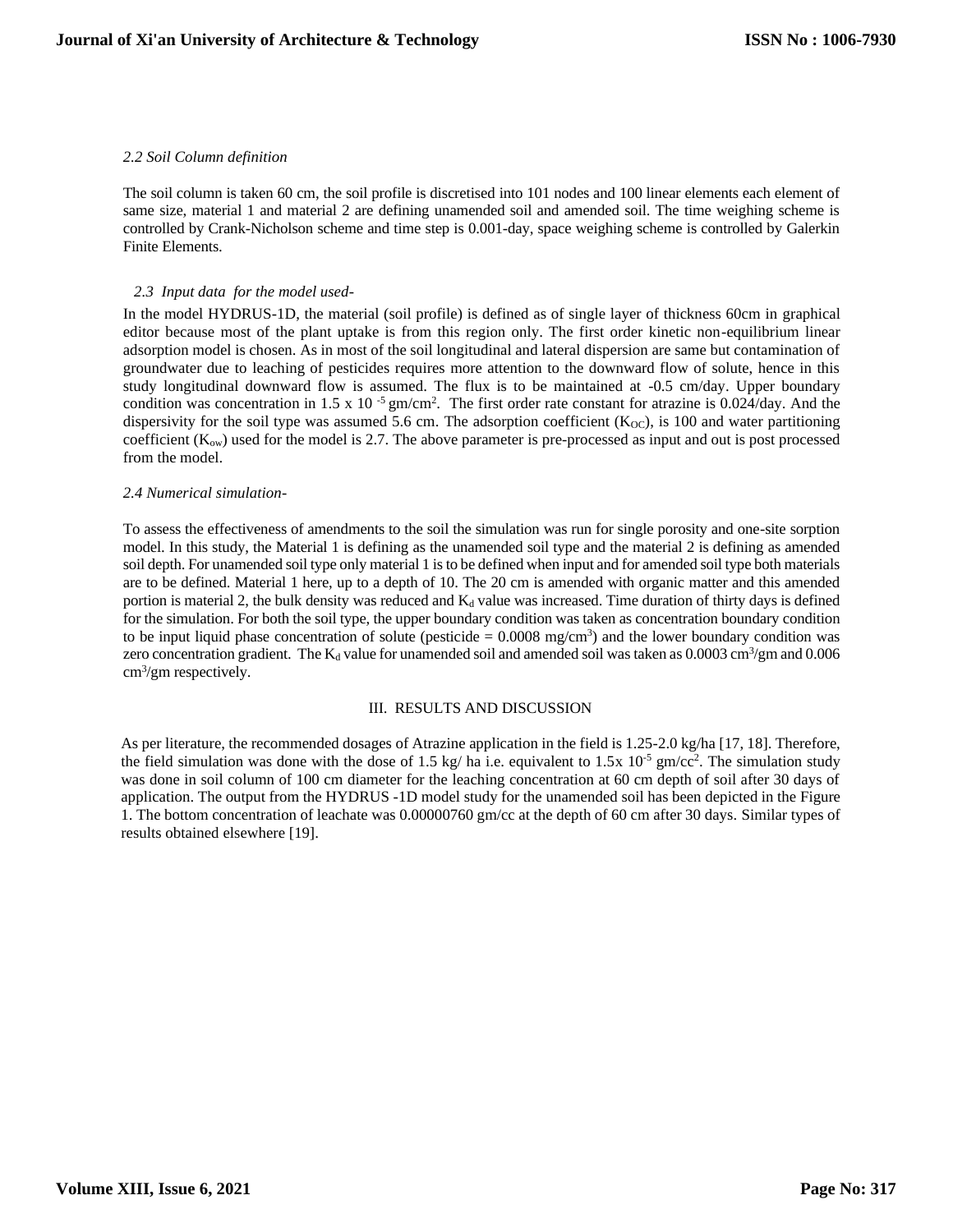

Figure 1. Bottom concentration of leachate for without amendment of soil.

The model was also operated for rice straw residue amended soil. The organic content of the amended soil was taken as 25.0 % and the output as the bottom concentration versus time in days was obtained as graph which was similar as an unamended soil hence not shown here. The model results show that the concentration of leachate was 0.00000464 gm/cc at the depth of 60 cm after 30 days. Similarly, the soil amended with wheat straw increases the soil inorganic content to 25.0% and the corresponding output as bottom concentration versus time in days was obtained. The concentration of leachate was 0.00000577 gm/cc at the depth of 60 cm after 30 days. The output of all the three cases were plotted in single graph (Figure2) showing the comparable results.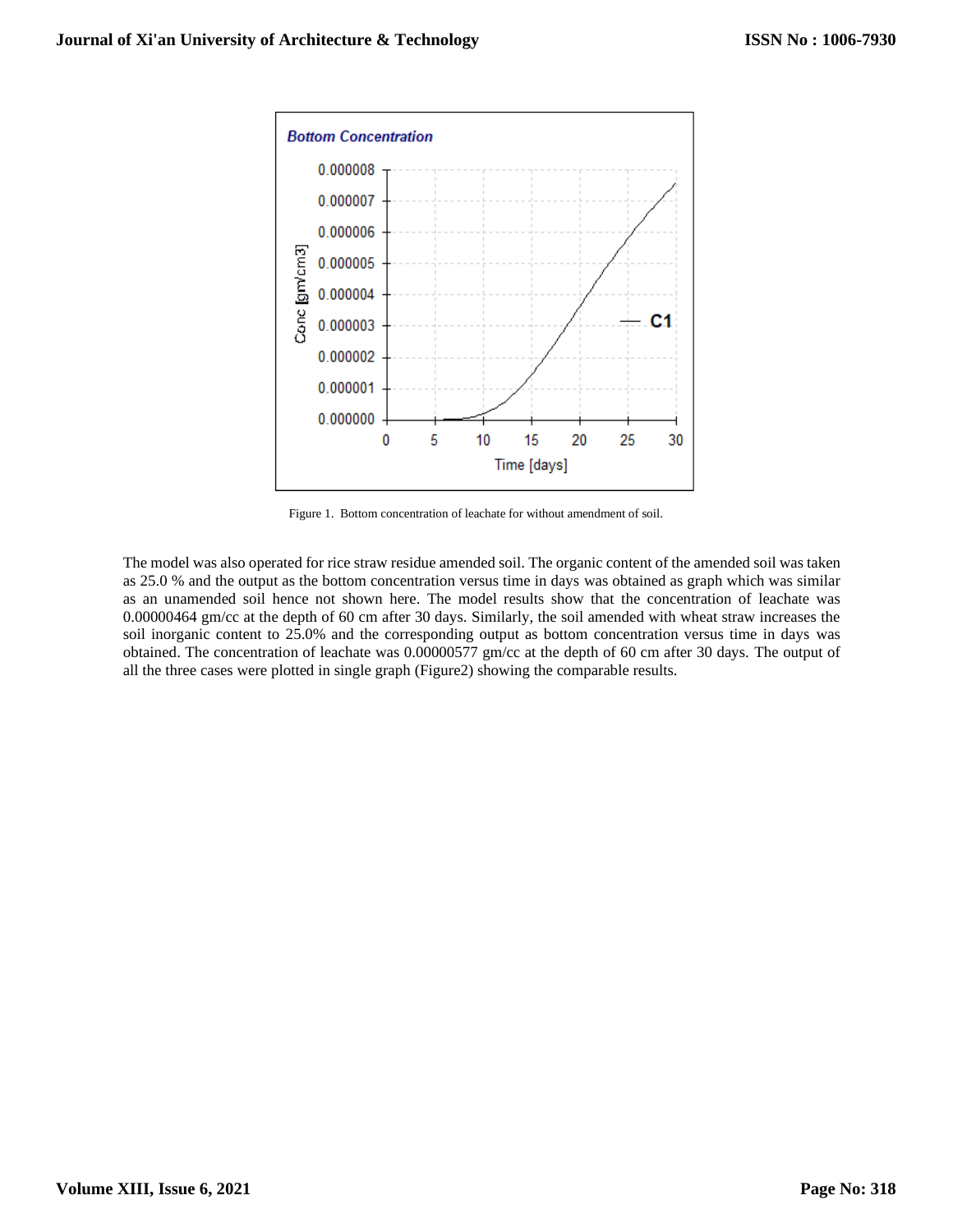

Figure 2. Bottom concentration of Leachate with Wheat straw amendment.

#### IV.CONCLUSION

The results of HYDRUS- 1D model reflected that, with the use of crop residue as organic amendment there was significant reduction in leaching of pesticides. The organic content of soil was increased up to 25.0 % with rice straw, and wheat straw. As compared with unamended soil, the corresponding percentage reduction in leaching through rice straw amended soil and wheat straw amended soil were found as 39.0 %, 24.0 % respectively. This gives a conclusion that rice straw is more effective in controlling leaching behaviour of Atrazine pesticide followed by wheat straws. More or less residue of the crop used has controlled the leaching through the soil used. Nowadays the stubble burning is also creating the nuisance of air pollution thus the utilization of crop residue can lead to safeguard the groundwater from contamination due to leaching of pesticide as well as the safe disposal of agricultural residue which can lead to cleaner and safer environment.

#### REFERENCES

- [1] Bodh, P.C., Singla, M. S., Sharma, S.A., "Agricultural statics at a glance 2018" *GoI, Ministry of Agriculture& Farmer Welfare, Directorate of Economics and Statics., 2018*
- [2] Akanksha Sharma, Ananya Shukla, Kriti Attri, Megha Kumar, Puneet Kumar, Ashish Suttee, Gurpal Singh, Ravi Pratap Barnwala, Neha Singlaa,"Global trends in pesticides: A looming threat and viable alternatives", *Ecotoxicology and Environmental Safety, Volume 201,2020*.
- [3] Burton & Adrian, "PESTICIDES: Toward DDT-Free Malaria Control", *Environmental Health Perspective, 117(8), 2009.*
- [4] Bhardwaj, T. & Sharma, J.P., "Impact of Pesticides Application in Agricultural Industry: An Indian Scenario", *International Journal of Agriculture and Food Science Technology, pp 817- 822, Volume 4, Number 8, 2013.*
- [5] Rodríguez-Cruz, M.S., Ordax, J.M., Arienzo, M., Sánchez-Martín, M.J.," Enhanced retention of linuron, alachlor and metalaxyl in sandy soil columns intercalated with wood barriers", *Chemosphere. 82, 1415–1421, 2011*.
- [6] López-Piñeiro, A., Peña, D., Albarrán, A.,Becerra, D., Sánchez-Llerena, J., "Sorption, leaching and persistence of metribuzin in Mediterranean soils amended with olive mill waste of different degrees of organic matter maturity", *Journal of Environmental Management. 122, 76-84.2013.*